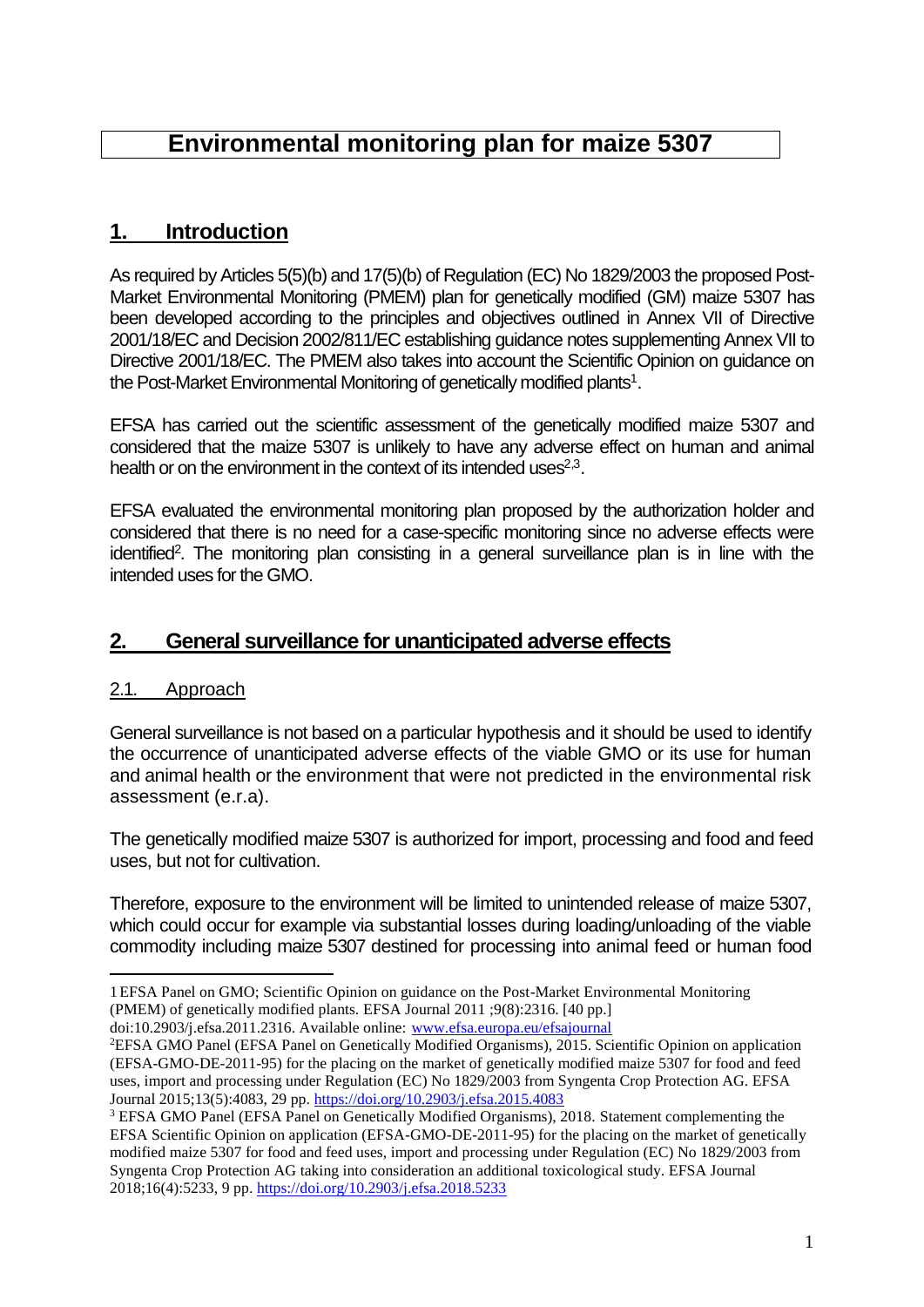products. Such exposure can be controlled by clean up measures and the application of current practices used for the control of any adventitious maize plants, such as manual or mechanical removal and the application of herbicides.

However, and in order to safeguard against any adverse effects on human and animal health or the environment that were not anticipated in the e.r.a., general surveillance on maize 5307 shall be undertaken for the duration of the authorisation. The general surveillance will take into consideration, and be proportionate to, the extent of imports of maize 5307 and use thereof in the Member States.

In order to increase the possibility of detecting any unanticipated adverse effects, a monitoring system shall be used, which involves the authorisation holder and operators handling and using viable maize 5307. The operators shall be provided with guidance to facilitate reporting of any unanticipated adverse effect from handling and use of viable maize 5307.

A detailed description of the methodology proposed for general surveillance of maize 5307 is provided in Section 2.6.

#### 2.2. Baselines

Since the intended use of maize 5307 is the same as that of any other commercial maize, the procedures for the import, handling and processing of maize 5307 will be the same and have been considered in the development of the monitoring plan. The baseline and controls for general surveillance will rely on the historical knowledge and experience with non-GM maize as comparable reference where necessary.

#### 2.3. Time-period

General surveillance of maize 5307 shall be undertaken for the duration of the authorisation period for maize 5307 for import and processing.

#### 2.4. Assigning responsibilities

The authorisation holder is responsible for ensuring that the monitoring plan is put in place and properly implemented in accordance with the conditions of the authorisation.

The authorization holder shall be in the position to give evidence to the Commission and the competent authorities of the Member States:

- That the monitoring networks as specified in the monitoring plan collect the information relevant for the monitoring of maize 5307;
- That the members of these networks have agreed to make available that information to the authorisation holder before the date of the submission of the monitoring report.

The third parties involved in the general surveillance shall report any potential unanticipated adverse effects to the authorisation holder, who shall immediately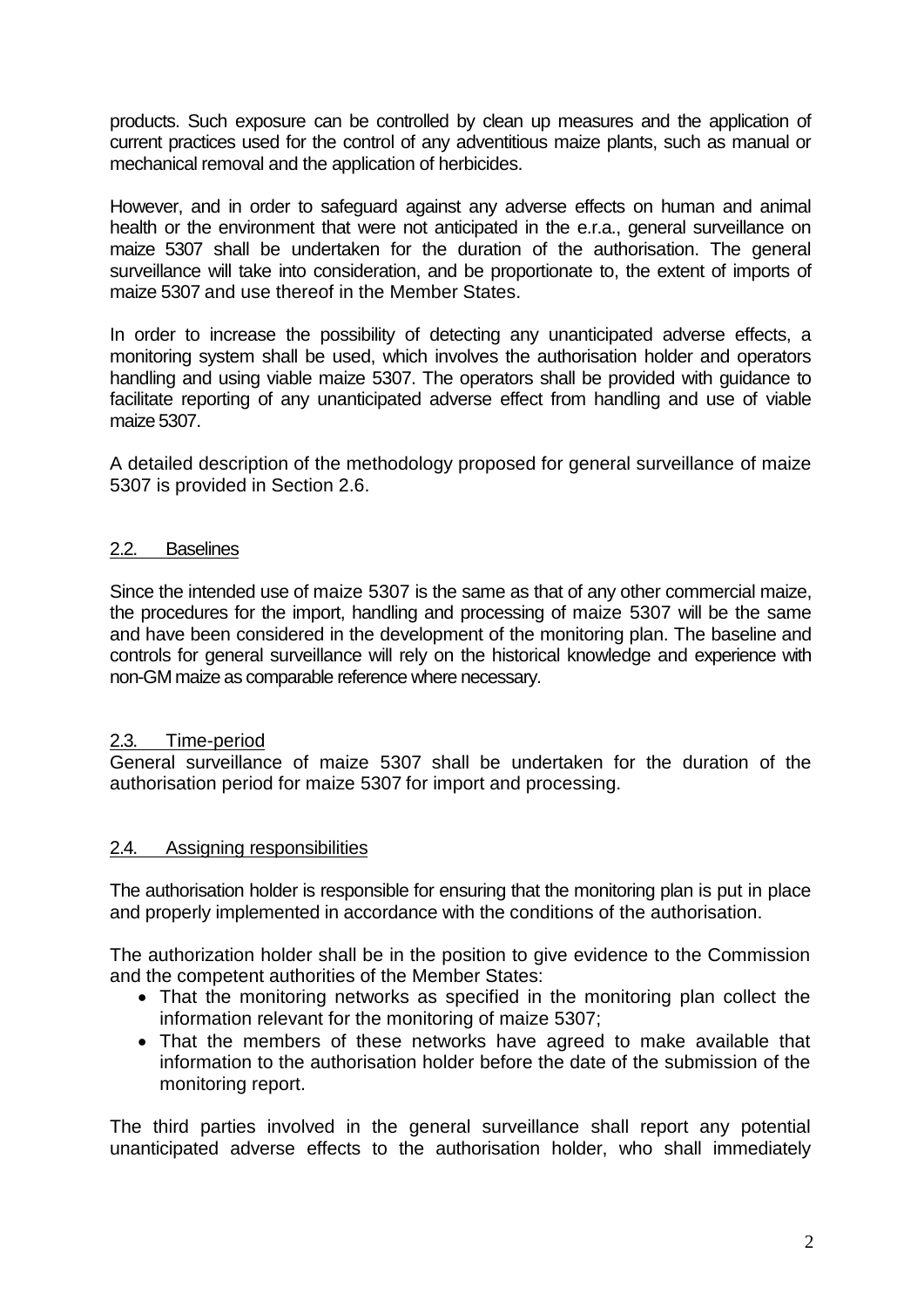investigate and inform the European Commission in accordance with Regulation (EC) No 1829/2003 4 , as described in Section 3.

### 2.5. Existing systems

### *Primary sources of information*

The authorisation holder is not involved in commodity trade with maize 5307. The monitoring methodology hence needs to be predominantly based on collaboration with third parties, such as operators involved in the import, handling and processing of viable maize 5307. They are exposed to the imported viable maize 5307 and therefore are the best placed to observe and report any unanticipated adverse effects in the framework of their routine surveillance of the commodities they handle and use. The routine surveillance is based on the HACCP principles as reflected on the website of the trade associations representing the operators involved in the PMEM (see below).

Since traders may commingle maize 5307 with other commercial maize, including authorised GM maize, the authorisation holder is working together with other members of the plant biotechnology industry within the European Association of Bioindustries (EuropaBio) and trade associations representing the relevant operators in order to implement a harmonised monitoring methodology.

The following networks are currently involved:

• Importers / Traders

COCERAL is the European association of trade in cereals, rice, feedstuffs, oilseeds, olive oil, oils and fats and agro-supply. It represents the interests of the European collectors, traders, importers, exporters and port silo storekeepers of the above mentioned agricultural products. The main importers of cereals and feedstuffs into the EU are members of COCERAL.

Also see[: http://www.coceral.com/](http://www.coceral.com/)

• Silo Operators

UNISTOCK is the European association representing professional storekeepers for agribulk commodities in the EU. UNISTOCK full and extraordinary members are present in twelve countries and UNISTOCK is itself a full member of COCERAL. Commodity imports enter the EU by sea and transit through sea-port silos. The main storekeepers managing these silos are members of UNISTOCK. Also see: <http://www.unistock.be/>

• Processors

1

FEDIOL, the federation of the EU vegetable Oil and Protein Meal Industry, represents the interests of the European crushers of oilseed meal producers and vegetable oil producers/processors. Its members represent 85% of the EU industry and hold oilseeds processing and vegetable oils and fats production facilities across Europe. Also see: [http://www.fediol.eu](http://www.fediol.be/1/main1.php)

<sup>4</sup> Regulation (EC) No 1829/2003 of the European Parliament and of the Council of 22 September 2003 on genetically modified food and feed, OJ L 268, 18.10.2003, p. 1.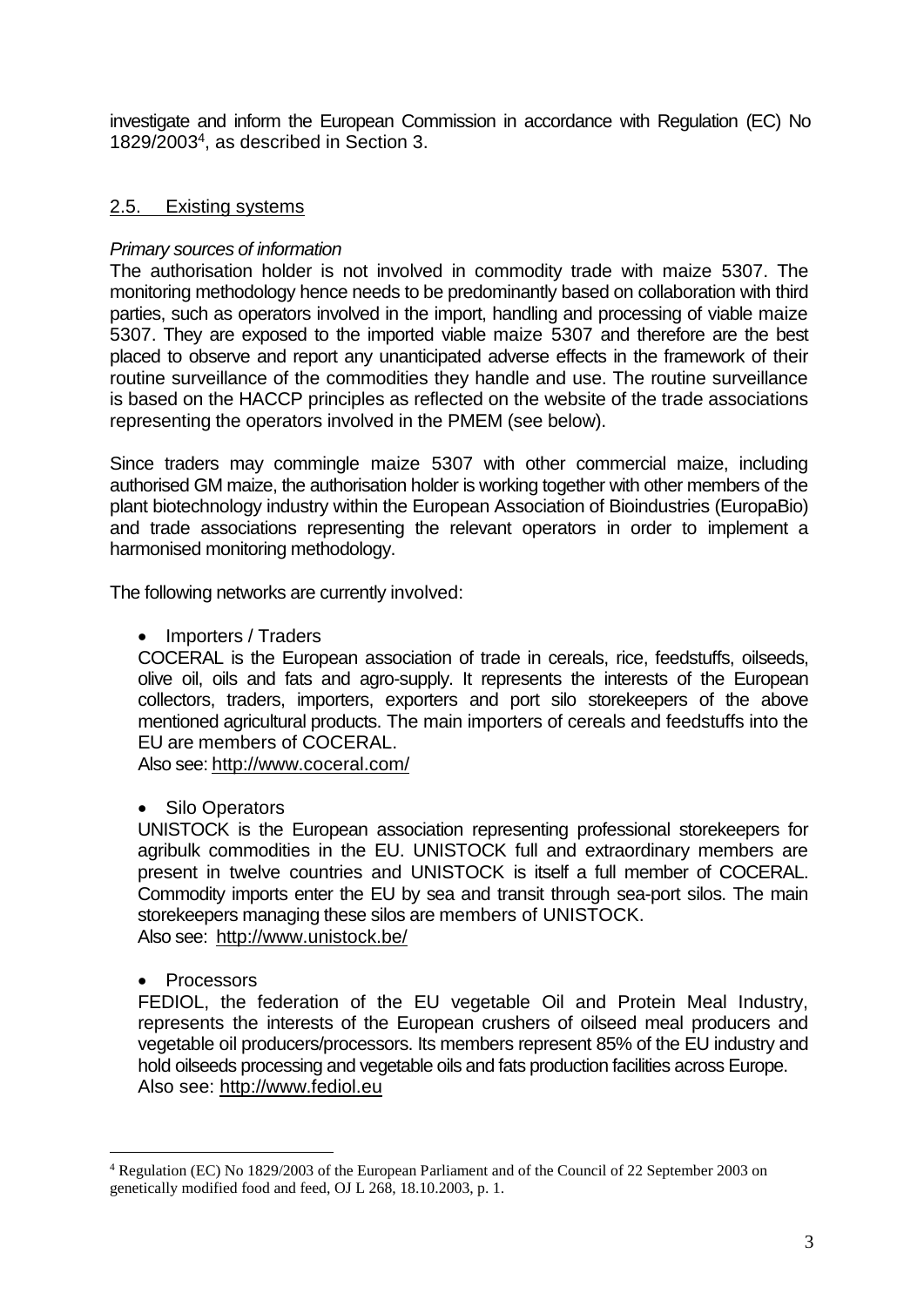These associations represent the majority of European operators importing, handling and processing viable maize commodity. They work closely together with a continuous and efficient flow of communication between them, particularly, through the documentation that needs to accompany any shipment containing GMOs in accordance with the labelling and traceability requirements of Regulation (EC) No 1830/2003, and are therefore best placed to observe and report any unanticipated adverse effects.

Other networks consisting of operators further down the food and feed chain have not been selected for the general surveillance of maize 5307, because they focus on processed, non-viable material.

#### *Additional sources of information*

In addition to the aforementioned existing monitoring systems, extensive independent research by scientists with a wide range of expertise is another valuable source of information on potential adverse effects arising from the use of GMOs. The authorisation holder will actively screen relevant reports and peer-reviewed publications on the use of maize 5307, in order to identify potential unforeseen adverse effects linked to maize 5307.

#### 2.6. Monitoring Methodology

The authorisation holder, together with other members of the plant biotechnology industry and EuropaBio, shall implement general surveillance of viable GM maize, including maize 5307, with the help of the selected networks described in Section 2.5.

The different parties agreed on a general framework for monitoring of GMOs including maize 5307, as follows:

- The **authorisation holder** represented by EuropaBio shall:
	- o Agree with the operators before adding or amending activities that fall under their responsibility in accordance with the proposed PMEM plan.
	- o Inform operators concerning the authorisation, safety and general characteristics of maize 5307 and of the conditions as to general surveillance.
	- o Set up and maintain a website dedicated to operators including detailed information on maize 5307.

The website, hosted on the EuropaBio website under [www.europabio.org/information-operators-introduction,](http://www.europabio.org/information-operators-introduction) contains the following information:

- An introduction to the purpose of the website
- A table giving an overview of all currently approved GM plant products subject to general surveillance
- A profile for every approved GM plant product providing documentation on characteristics and safety, positive EFSA opinion(s) and Commission Decision(s) authorising the GM plant product in the EU
- A contact point at EuropaBio for information exchange on any of the GM plant products

The website shall be regularly updated in order to further facilitate and ensure a transparent process for general surveillance and easy access to relevant information for operators.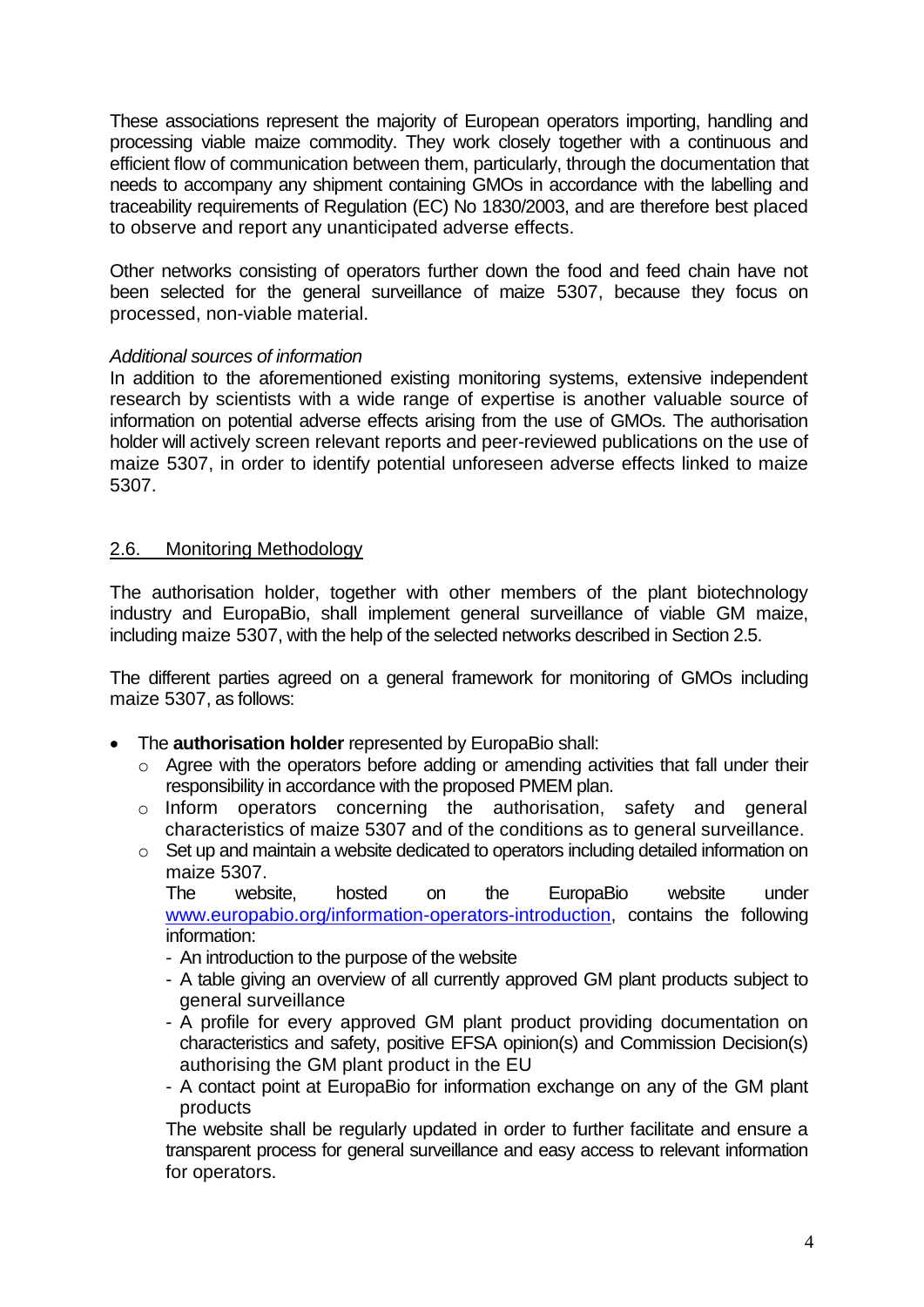- o Contact the selected networks of operators annually reminding them of their agreement to report on any unanticipated adverse effects (or absence thereof).
- The selected **networks of operators** (European trade associations) shall:
	- $\circ$  Inform and remind their member organisations and companies on an annual basis:
		- to monitor for potential unanticipated adverse effects;
		- that, in the framework of their management or safety standards (ISO, HACCP, …), procedures must be in place and implemented to limit losses and spillage of viable maize 5307 and to routinely eradicate adventitious populations on their premises any such adventitious populations, resisting routine eradication procedures, shall be treated as a potential adverse effect;
		- to inform and remind their own member companies of this requirement;
		- to report back any adverse effect reported to them to the European trade associations.
	- o Report to the authorisation holders directly or via EuropaBio:
		- at least annually, regardless of whether an adverse effect was observed or not;
		- immediately any adverse effects reported to them.

Consequently, the European trade associations COCERAL, UNISTOCK and FEDIOL shall notify EuropaBio of the results of the general surveillance on an annual basis. EuropaBio, shall forward this report to the respective authorisation holders for inclusion in their annual report to the European Commission, as described in Section 3.

The general surveillance information reported to and collected by the authorisation holder from the European trade associations or other sources shall be analysed for its relevance. Where information indicates the possibility of an unanticipated adverse effect, the authorisation holder shall immediately investigate to determine and confirm whether a significant correlation between the effect and maize 5307 can be established. If the investigation establishes that maize 5307 was present when the adverse effect was identified, and confirms that maize 5307 is the cause of the adverse effect, the authorisation holder shall immediately inform the European Commission, as described in Section 3.

## **3. Reporting the results of monitoring**

In accordance with Regulation (EC) No 1829/2003, the authorisation holder is responsible to inform the European Commission of the results of the general surveillance.

If information that confirms an adverse effect of maize 5307 and that alters the existing risk assessment becomes available, the authorisation holder shall immediately investigate and inform the European Commission. The authorisation holder, in collaboration with the European Commission and based on a scientific evaluation of the potential consequences of the observed adverse effect, shall define and implement management measures to protect human and animal health or the environment, as necessary. It is important that the remedial action is proportionate to the significance of the confirmed effect.

The authorisation holder shall submit an annual monitoring report including results of the general surveillance in accordance with the conditions of the authorisation. The report